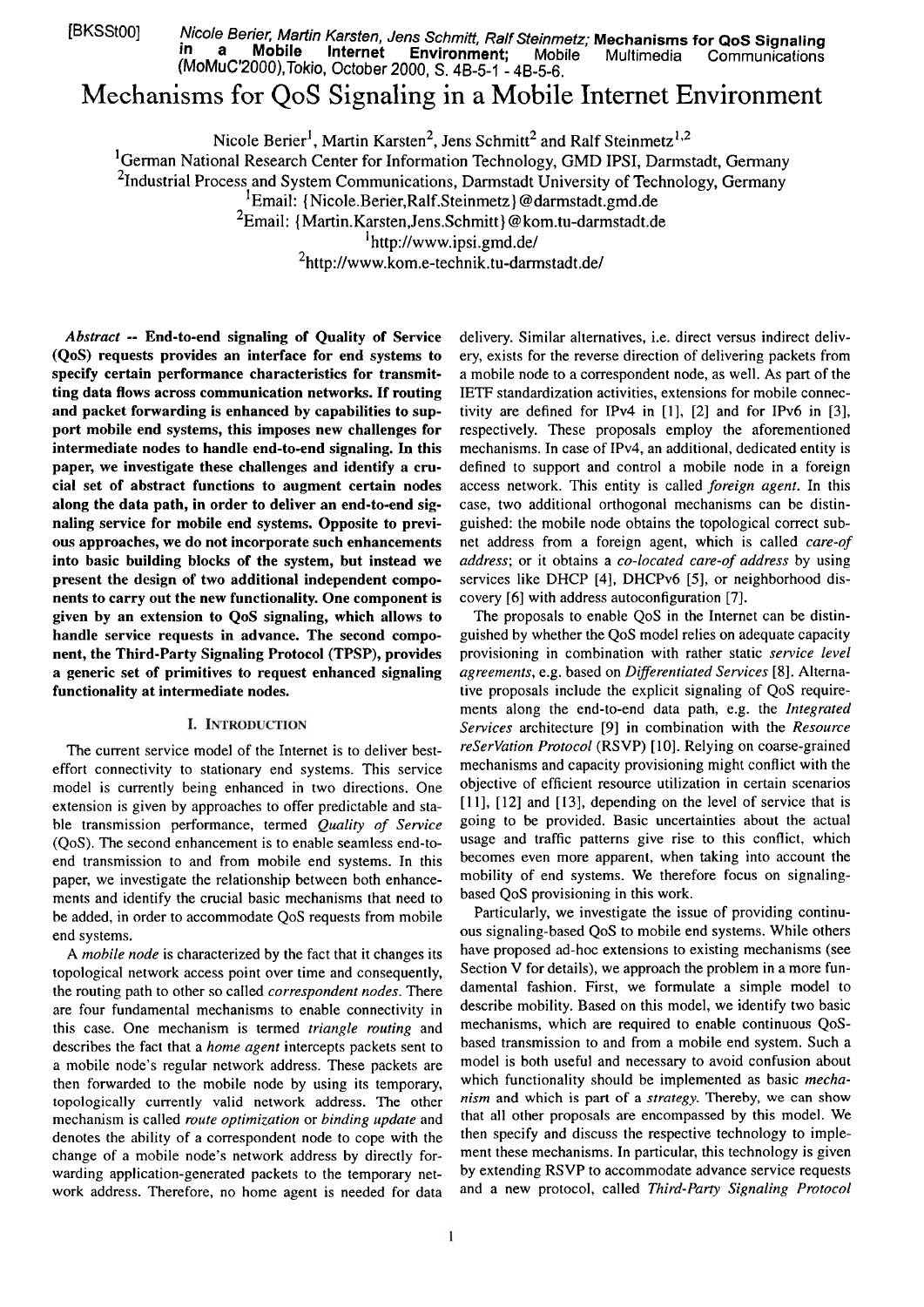(TPSP). A mobile node will regularly encounter a situation, in which it is unable to signal its future service requests, because it is topologically not at the right location to do so. TPSP allows to signal such indirect requests to *third party agents,*  which then carry out the actual signaling on behalf of a mobile node. We envision that a dedicated protocol can be used for other purposes, as well, for example as described in *[14].* 

The remainder of the paper is organized as follows. In Section 11, we present our general model, which is the basis of TPSP. In Section 111, the realization of the QoS mechanisms are described. An example how to use these mechanisms is given in Section IV. The related work is discussed in Section V. The paper is wrapped up by a Summary and an outlook to future work in Section VI.

#### **II. GENERAL MOBILE QOS MODEL**

In this section, we introduce our general mobile QoS model, which is the basis of our approach to offer end-to-end QoS signaling to a mobile end system.

| <b>Strategy</b>                                                                                        |                                                         |
|--------------------------------------------------------------------------------------------------------|---------------------------------------------------------|
| Connectivity mechanisms<br>• triangle routing<br>IP and<br>• binding update<br>care-of<br>• co-located | QoS mechanisms<br>in advance<br>RSVP and<br>third party |

FIGURE 1 Mechanisms and Strategy Fields

As shown Figure 1, the basic *mechanisms* to provide connectivity and QoS to a mobile end system have to be complemented by appropriate *strategies,* which give the rules how to apply them and compose continuous service invocations out of them. For example, even in a traditional, i.e. "non-QoS', connectivity scenario, it has to be decided under what circumstances the mechanism of binding update is used in favor of triangle routing. When considering QoS as an additional domain, the range of possible strategy decisions becomes even larger. In order to describe the full gamut of such strategies, we first formulate a simple mobility model and then continue by refining the model in terms of a strategy.

The movement of a mobile end system can be described as a relation of triples specifying the time period when a mobile end system is connected to an access node:

Let  $m$  denote a mobile end system,  $M$  be the movement of a mobile end system,  $t_0$  its starting time, and  $t_e$  its end time. Further, let  $a_i$  be the access node at time  $t_i$  and  $d_i$  the duration the mobile end system is connected to  $a_i$ . The movement of the mobile end system can then be formalized as the relation of the triples:

$$
M(m) = \{ (t_0, d_0, a_0), (t_1, d_1, a_1), ..., (t_i, d_i, a_i),
$$
  
\n
$$
(t_{i+1}, d_{i+1}, a_{i+1}), ..., (t_{e-1}, d_{e-1}, a_{e-1}) \}
$$
  
\nfor  $e \in \aleph_0$  (1)

and it applies  $d_i = t_{i+1} - t_i$  for all  $i \in [0, e-1]$  (2) In reality, such a precise relation can usually only be estab-

In reality, such a precise relation can usually only be estab-<br>lished a posteriori, however an assumption about the move-<br>lished a posteriori, however an assumption about the movement might exist a priori. Therefore, an extension to relation First we consider the binding update mechanism. As already

Let *A<sub>i</sub>* represent a set of assumed access nodes at the point of time *ti,* which is guaranteed to contain the actual access node  $a_i$ . The *movement closure*  $\tilde{M}$  of the mobile end system can then be formalized as the relation:

 $\tilde{M}(m) = \{(t_0, d_0, A_0), ..., (t_{e-1}, d_{e-1}, A_{e-1})\}$  for  $e \in \aleph_0(3)$ and it applies  $d_i = t_{i+1} - t_i$  for all  $i \in [0, e-1]$  (4) Note that this relation **(3)** can be transferred into a represen-

tation similar to *(1)* by relaxing *(4).* For relation *(3),* the following statement applies:

The relation *(3)* can be found for every mobile end system and movement. **(5) (5)** 

This is true, because obviously for every mobile end system and every movement, the following relation exists:

 $\tilde{M}(m) = \{ (t_0, d_0, A_0) \}$  for  $d_0 = \infty$  and  $A_0$  contains all the access nodes of the Internet. **(6)** 

In other words, relation *(I)* can be considered as the optimal case for a movement assumption of a mobile end system and the relation *(6)* as the worst case. The relation might be derived from movement measurement by GPS, or prediction profiles given by the end-user or other mechanisms. How to obtain this relation and how to give an optimal prediction is beyond of the scope of this paper. For further details, see *[15]*  and *[16]* and references contained therein. In this paper, we investigate the case, that it is possible to generate a realistic and tractable relation **(3),** which *(6)* is not.

# *B. Mobile Signaling Strategy*

According to statement **(9,** the relation *(3)* can be assumed to be known and the following strategy to offer QoS to a mobile end system can be derived:

QoS can be offered to every mobile end system by establishing a reservation in advance according to the relation

*(3),* that means to all of the access nodes of the set *Ai* at the given time  $t_i$  for the duration  $d_i$ .  $(7)$ 

In the following section, we show, that this strategy can be fully utilized for the given connectivity mechanisms binding update, triangle routing and foreign agent by the two QoS mechanisms reservation in advance and third party signaling. Thereby, a correlation between the connectivity and the QoS mechanisms domains is established.

# *A. Simple Mobility Model C. Mobile Signaling Mechanisms*

According to the connectivity mechanisms, four cases can be distinguished, as shown in the matrix of Figure 2.



(I) is given, to describe an assumption of the movement: shown in **(7),** reservation in advance can be used to keep the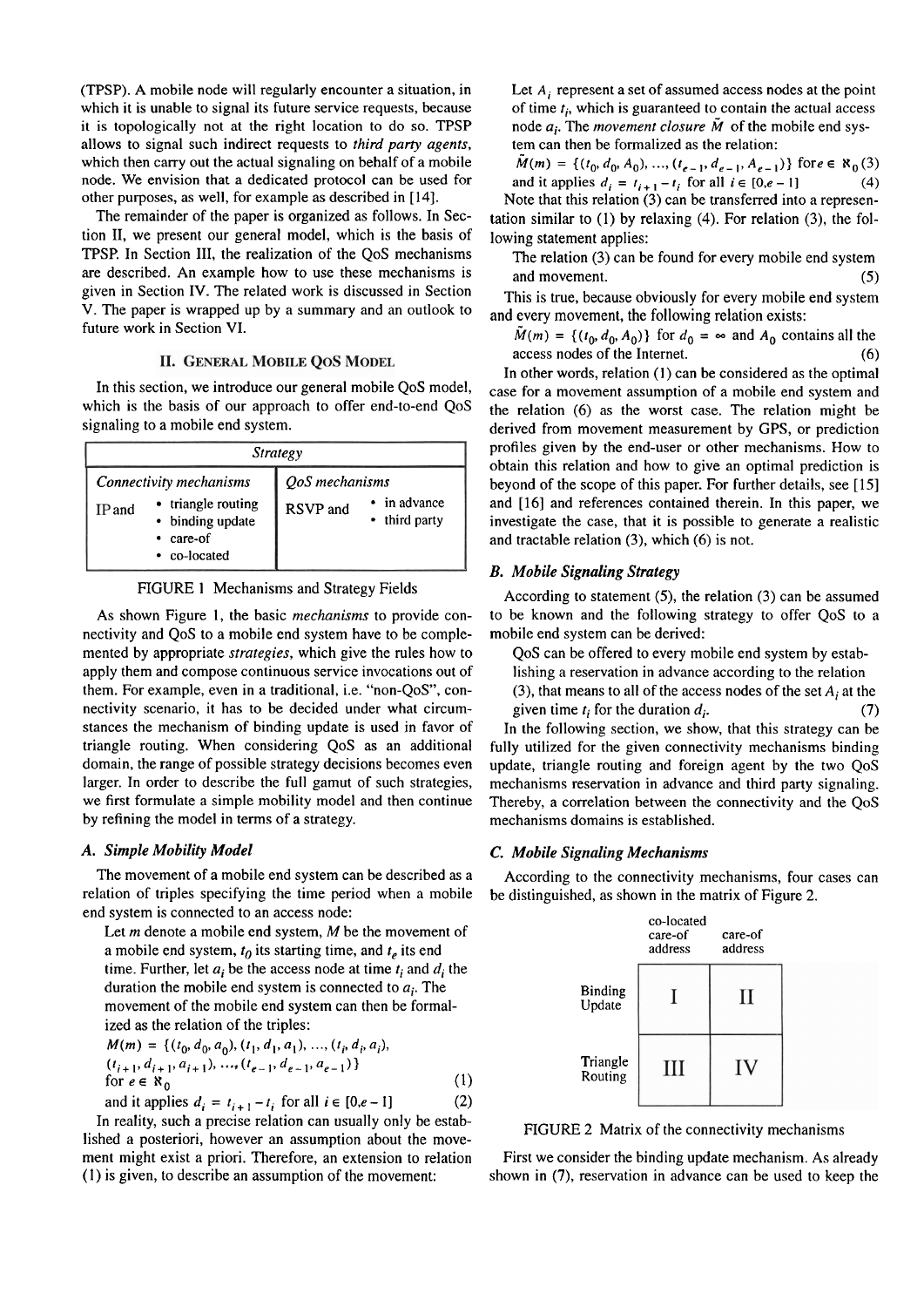communication service alive. But obviously, a mobile node whether some intermediate router should fulfill third party can only be the endpoint of a reservation, when it has access to functionality like it is shown in the e can only be the endpoint of a reservation, when it has access to functionality like it is shown in the example of Figure 3(b).<br>
the network. Therefore, a *third party entity* is needed, which<br>
takes care of the reservation the network. Therefore, a *third party entity* is needed, which takes care of the reservation when the mobile does not access the network.

In case I, any host, which has access to the foreign network can offer these third party services to the mobile node. This host has to obtain a CO-located care-of address for establishing the reservation with the correspondent node. The mobile node takes over the address and reservation after accessing the network.

In case **11,** the foreign agent offers its own interface address to the visited network as a care-of address to the mobile node. Therefore, the foreign agent has to establish the reservation. But, because of the binding of the care-of address to an interface of the foreign agent and the mismatched topology of the home address, the mobile node can not be addressed directly. That means, the mobile node cannot take over the reservation when it arrives at the network. The foreign agent remains as the reservation endpoint. In this case, an additional reservation between foreign agent and mobile node has to be established.

In cases I and **11,** third party signaling functionality has also to be added to the correspondent node. The mobile node requests to establish a reservation to a certain network address and it does not take over the reservation while connection time.

By introducing triangle routing mechanisms, the end-to-end transmission path is split into multiple network connections. The reservation path between a mobile node to its correspondent node has to be separated at least into two network reservations: the reservation between the correspondent node and the home agent and the reservation between home and foreign agent respectively the third party entity. According to the concepts of RSVP, a data flow is a sequence of data packets following the same path through a network from the same source host and port to the same destination address and port using the same protocol ID. **A** reservation session is identified by the destination address, destination port and the protocol ID of the data flow. Consequently, the mobile node and the correspondent node are still the two end points of a reservation. But, on the network layer, the home agent has to use the home IP address of the mobile node as an identifier for the reservation session. Therefore, a new role as a third party entity has to be provided for the home agent and a mapping rule from the application layer to the network layer has to be defined (see Section D).

Case III and **IV** differ only with respect to the details of MAC layer reservations applied to the last hop. This is beyond the scope of this paper. Further information can be found on the web Page of the IETF working group Integrated Services over Specific Link Layers (issll) [17].

#### *D. Mapping Rules*

Additionally to relation (3), mapping rules have to be given, to define the roles of certain entities. Therefore, a so called logical layer is introduced. In the basic RSVP model, the logical layer end-to-end flow is mapped to one network layer flow, which is depicted in Figure 3(a). Due to the independency of routing decision and path reservation, there is no possibility to specify the network layer endpoints of the reservation, nor



FIGURE 3 Logical Layer Mapping

But, as discussed above, the network layer flow is split and therefore, mapping rules are needed for the following cases:

- 1. The mapping of the reservation endpoints from the logical layer to the network layer.
- 2. The mapping of the reservation path from the logical layer to the network layer.
- 3. The mapping of the reservation starting time and the duration from the logical layer to the network layer.

The information, which is needed to do this mapping can be achieved by combining relation (3) with the matrix drawn in Figure 2. Obviously, the mobile node has the ability to collect and combine the needed information for formulating the mapping. Therefore, it is called the initiator of the third party signaling. The initiator assigns the roles to the concerned network entities, which are called third party agents. According to Section 1I.C two roles have to be assigned:

- 1. Whether the third party agent is the sender or the receiver of a reservation session.
- 2. Whether the third party agent is using its own IP address for signaling, this role is called  $proxy$ . Or whether the agent uses another IP address (e.g. the home IP address or the CO-located care-of address of a mobile node). This role is called commissary.

Now, the mapping can be done initiating a  $tp\_agent\_configuration$  from the initiator to the third party agent with the following parameters:

- sender  $(s)$  or receiver  $(r)$  role
- proxy  $(p)$  or commissary  $(c)$  role
- $\bullet$  correspondent reservation endpoint (cre)
- starting time  $(t<sub>s</sub>)$
- duration (d)
- parameter set (e.g. TSPEC) (ps)

See Figure 4 as an example: This mapping is initiated between the mobile node as a sender and the correspondent node as a receiver. While a mobile node has no access to its home network, the home agent has to take care of the IP pack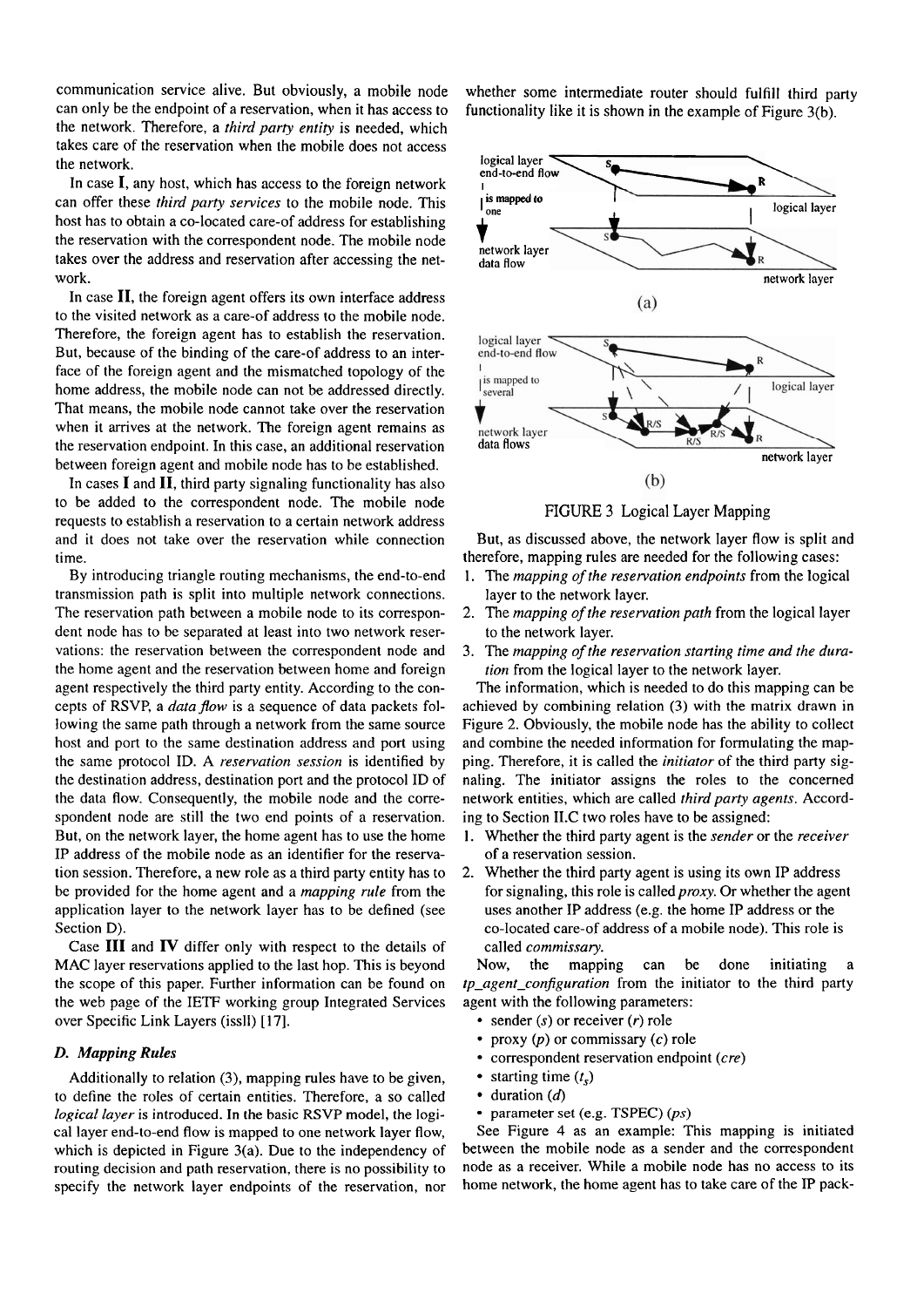ets, which are directed to the mobile node. Therefore, as a third party agent it has to fulfill the role as a *sender commis-*



FIGURE 4 Example of the Mapping

#### **111. REALIZATION OF THE QoS MECHANISMS**

Resource reservation in advance and its realization, particularly as an extension to RSVP, has been extensively discussed, for example in [18], [19] or [20] and references therein. We propose to realize the third party signaling mechanism as an own protocol - the Third Party Signaling Protocol (TPSP).

TPSP, as described by the general model in Section II.D, introduces four entities *sender, receiver, third party agent* and the *initiator.* The sender entity is the sender of a data flow now or in the future. The receiver entity is the receiver of a data flow now or in the future. The direction of the data flow is always form sender to receiver. Sender and receiver entities are the endpoints of the logical layer reservation initialized by an application. For establishing the corresponding network reservation, the initiator is able to perform third party agent configuration. Therefore, parameters are transmitted to the third party agent, which define the roles, described in Section II.D, and the characteristics of the reservation.

According to these entity definitions, protocol functions for the initiator and the third party agent have to provided. The initiator has to derive the needed information for the network reservation from the given relation (3), the strategy (7) and the knowledge of the used connectivity mechanisms described in Section 1I.C. Thereafter, third party configuration has to be initiated to the correspondent agents and nodes. The tp-agent-configuration primitive with its parameters, described in Section U.D, is sent and the agent, which strikes the assigned role. The requested reservation is signaled by the third party agents using RSVP due to the given parameters. The result of the RSVP signaling procedure is replied to the initiator by a tp\_agent\_response. The initiator collects the agents responses and forwards the result as shown in Figure 1 to the entity, which is responsible for the strategy. Now this entity has to decide whether the results of the third party signaling process are suitable or not. This approach guarantees the separation of the mechanisms and strategy, which is claimed in Section 11. In the following, an example is given, to show how this third party mechanism can be used.

#### **IV. EXAMPLE**

Consider Figure 5 as a mobility scenario example. A mobile node is moving through different cells 2 to 4 depicted by the dotted arrow. In this example, we assume that the routing is supported by Mobile IPv4, including the option for route optimization, so that both connectivity mechanisms, triangle routing and binding update, are possible. Cell 1 is the home network of the mobile node with the home agent (H), whereas



FIGURE 5 Example of a Mobility Scenario

#### *A. Movement Prediction*

The relation (3) developed in Section 1I.A is given as follows (with *d<sub>i</sub>* in minutes and *t<sub>i</sub>* as *hhmm*).

> $\tilde{M}(m) = \{(0800, 60, II), (0900, 30, (II, III)),$ *(0930,30,111)(1000, 30, (111, IV)))*

### *B. Strategy*

Therefore, according to Section II.B, the strategy can be formulated by deriving the needed reservations in advance *(rera):* 

- I. rera(I1): at 8 am for 90 minutes.
- 2. rera(II1): at 9 am for 90 minutes.
- 3. rera(1V): at 10 am for 30 minutes

#### *C. Connectivity Mechanisms*

In cell 2, the mobile node receives a care-of address from the foreign agent  $(F)$ , while in cell 3 and 4 it has to obtain a colocated care-of address by an agent (A). So, the cases I, 111 and IV distinguished in Section 1I.C are covered by the example.

#### *D. QoS Mechanisms*

The mobile node requests an end-to-end QoS guarantee to a correspondent node (CN). As defined in Section 1I.D the logical layer end-to-end fiow can be given from the sender correspondent node to the receiver mobile node. Mapping rules have to be defined and the agents have to be configured according to Section 1I.D.

#### *I) Configuration of the foreign agent in cell2*

In cell 2, a foreign agent (F) offers a care-of address to the mobile node, which is its own interface to the subnet. Therefore, the foreign agent can do the signaling as a proxy and takes care of the reservation until the mobile node arrives in the subnet.

F: tp\_agent\_configuration  $(r, p, MN(1), 0800, 90, ps)$ 

#### *2) Configuration of the agent in cell3*

Within cells **3** and 4, no foreign agent offers network access. However, other agents  $(A)$  offer third party signaling services and network access. The agents receive IP addresses on behalf of the mobile node. When the mobile node enters the cell, it takes over the IP address as wall as the reservation. Therefore, the agents are commissaries. Within cell 3, triangle routing is used. Therefore the correspondent reservation endpoint is the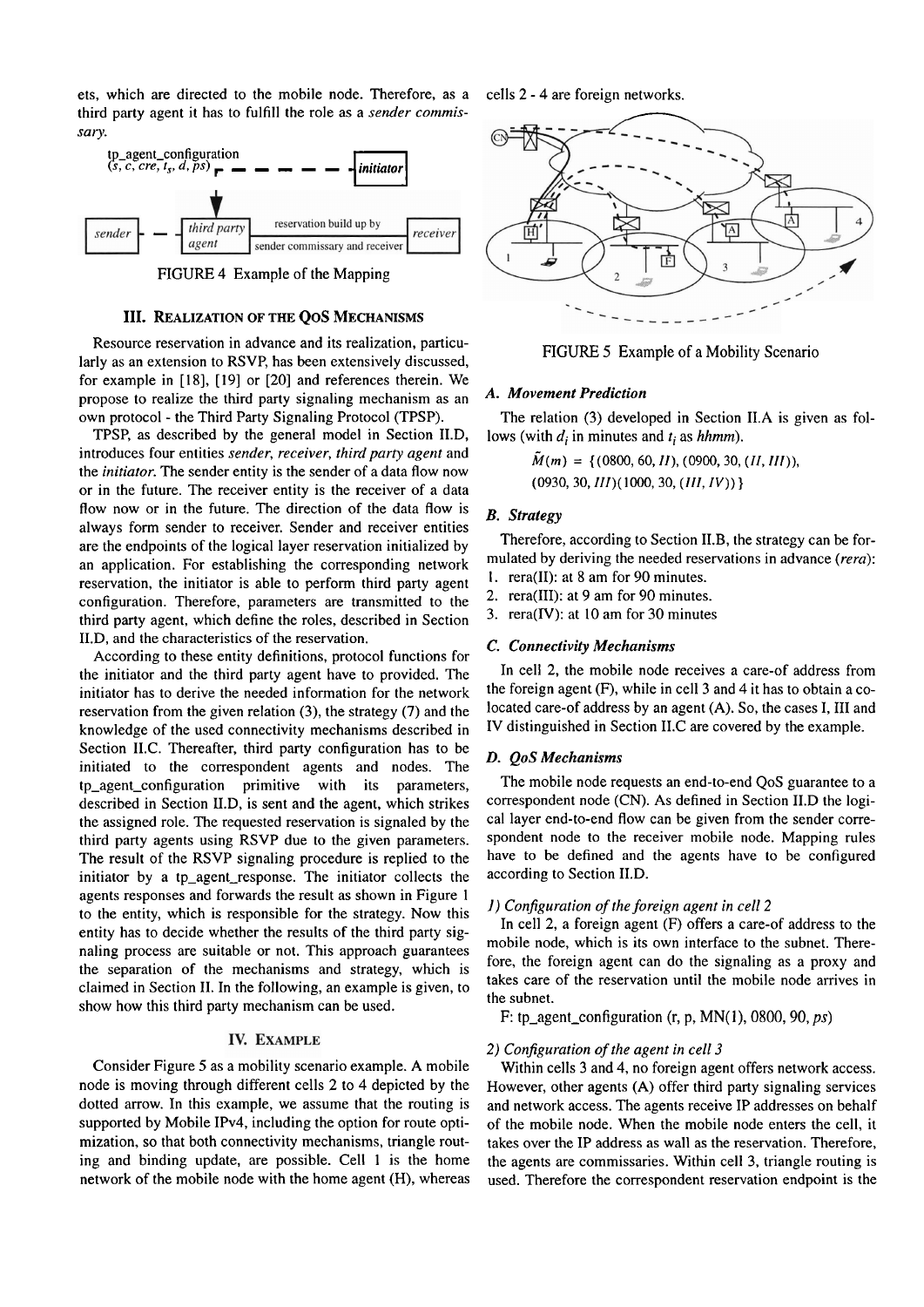home IP address of the mobile node.

A(3): tp\_agent\_configuration (r, c, MN(1), 0900, 90, *ps*)

#### *3) Conjiguration of the agent in cell4*

Because, within cell 4 route optimization is used, the correspondent reservation endpoint is the correspondent node.

A(4): tp\_agent\_configuration  $(r, c, CN, 1000, 30, ps)$ 

#### *4) Conjiguration of the correspondent node*

On the other side, the correspondent node is requested to establish the reservation in advance to the IP address of the mobile node in cell 4.

CN: tp\_agent\_configuration (s, p, MN(4), 1000, 30,  $ps$ )

#### *5) Conjiguration of the home agent*

The home agent has to take care of the reservation to the correspondent node, while triangle routing is used and to the respective agent within the actual visited cell. The reservation to the correspondent node can be held on, while the mobile node moves within cell 2 and 3.

H: tp-agent-configuration (r, C, CN, 0800, 150, *ps)* 

H: tp\_agent\_configuration (s, c, F, 0800, 90, *ps*)

H: tp\_agent\_configuration (s, c,  $MN(3)$ , 0900, 90,  $ps$ )

#### V. RELATED WORK

[21] concentrate on problems that arise by mobile end systems and their unpredictable movement. To support rapidly moving users with a small staying time in each cell, the basic concept of *groups* is introduced. For every cell *ci,* which is visited by a mobile end system at time *ti,* a surrounding collection of cells *gi* can be given, the so called *shared region.* Any data destined for *ci* are then multicasted to all the cells in *g;* and buffered for the mobile node. This method is called *predictive bufering.* It can be optimized by taking into account additional information, e.g. about walls between cells or the movement direction of a mobile user. This model can be mapped to our general model. Since in our model no geographical information about the cells are needed, it is even more general.

In [16], mobility independent service guarantees are obtained in an Integrated Services Network by establishing advance resource reservations towards all locations a mobile end system may visit during the lifetime of a connection. Since RSVP is not directly adequate to make such reservations, a new reservation protocol MRSVP is proposed. This protocol offers the functionality to establish advance reservations for a given *specification* of a locations set. A mobile node makes an *active* reservation from its current location, whereas *passive* reservation are established by so called *proxy agents* in the locations given by the specification. Although both basic mechanisms, advanced reservation and third party signaling, are included in this protocol, they are tightly integrated and focused on mobile communications. Such an approach does not allow the re-use of these mechanisms for different application scenarios.

The proposal [22] is also based on the concepts of active and passive reservations and shared regions. Additionally, an architecture based on a hierarchical connectivity structure is introduced, which is aimed to keep the balance between *local routing updates* for faster handoffs and Mobile IP for long range mobility. Two management domains are defined. Within a *QoS-domain* passive reservations for the shared region of a

mobile node are established by extending the path of the original reservation. All passive reservations outside the QoSdomain are done by partial re-routing. Therefore, in a single *routing-domain* route changes are done with the help of routing table updates. Inter-domain routing is carried out through Mobile IP. Similar to other work, this approach contains the basic mechanisms identified in our work, but in an implicit and integrated fashion. Furthermore, it requires to extend the functionality of all IP routers within the routing domain.

[[FHNS98]] identifies the challenge of RSVP supporting Mobile IPv6 as the *change of route* and the *flow-mismatch*, which both have impact on the operation of RSVP. While Mobile IP provides transport layer transparency, there is no possibility to interoperate seamlessly with QoS signaling protocols, like RSVP. To enable the correct routing of RSVP messages between a correspondent and a mobile node, changes to either RSVP or Mobile IP are required. In the first case, all RSVP-capable routers learn the mapping between the mobile node's home address and current (CO-located) care-of address. In the second case, which is preferred in the proposal, the Mobile IP modules need to become RSVP aware, by providing an interface for looking up the home address to obtain correct routing information. Additionally, to avoid an extra delay between the mobile node's binding update, the respective message must trigger an immediate transmission of the next PATH message from the correspondent node. This work identifies the basic problems, such as the mismatch between the end-toend logical layer and the actual transmission path, which are addressed by our work.

In [23], a simple QoS signaling protocol for mobile end systems is proposed. In contrast to the work described above, it is not assumed that the movement of mobile nodes can be predicted in advance. The potential for signalling guaranteed services is traded off against achieving a low control overhead. The approach is based on RSVP tunnels, estabiished between the home agent and the foreign agent, which are triggered by the end-to-end RSVP messages exchanged between the mobile and the correspondent node. For the original end-toend RSVP session, the tunnel appears as a single (logical) link along the path between the source(s) and the destination(s). This work focuses on the technical details of implementing a certain scenario for mobile services. The concept of third party signaling is implicitly encompassed in this approach, although not in a very structured fashion.

**[15]** took an approach of an extended RSVP protocol, which is also based on active respectively passive reservation and the group concept. The protocol is proposed to enable a higher degree of flexibility for mobile nodes, which might not be able to adhere to a pre-defined mobility specification. Three different kinds of reservations are distinguished, best effort, guaranteed service and active handover. Therefore, *priorities* are defined with diminishing values and a so called *dynamic resource-sharing* algorithm is proposed to make use of these priorities. The *progressive resource reservation* is offered to a mobile node by a foreign agent and distributes RSVP messages to the neighboring cells for installing a path state in the correspondent node. The prioritization ensures, that the reserved resources for the mobile node are available as soon it enters the cell, but it also enables other mobile nodes to consume reserved but still unused (passive) resources.